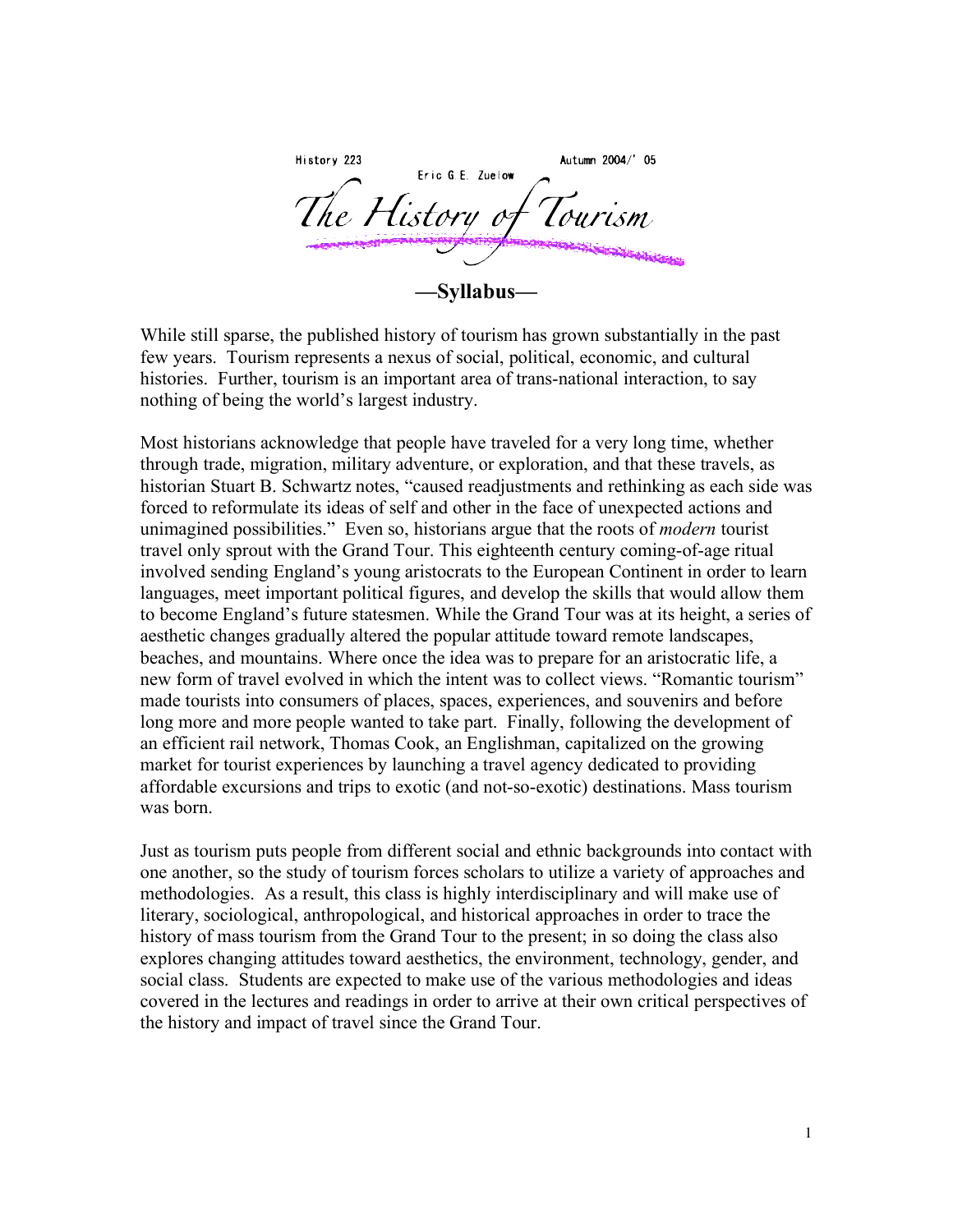# **Course Requirements**

# *The "Biggie"*

Over the course of this semester, you will be engaged in work on an extended primary source research paper of 10-20 pages exploring a tourism-related topic of your choice. Each student is required to meet with me early in the semester for 10-15 minutes to discuss paper topics. The "Biggie" will be due on the last day of class. **(Due: Dec. 15)**

# *Short Papers*

While working on "The Biggie," you will be asked to complete a series of smaller assignments that should help you develop your research paper. These one-page essays will help guide your thinking and allow you to begin improving your essay writing abilities.

Short papers should be *one* page in length. Do not use a font smaller than 10 point Times. You may use as many words as can be fit onto one side of a sheet of 8.5 by 11 inch paper.

The assignments are as follows [See course website for detailed descriptions]:

- 1) **Brainstorming exercise**: Write a summary of the topic that you intend to cover in your research paper. (**Due 9/24**).
- 2) **Book review**: Write a book review of the most important secondary source that you have found for your research paper. (**Due 10/22**).
- 3) **Representing Heritage**: Every time you visit a museum, visit a heritage site, or take a guided tour, you are presented with a narrative. To complete this paper you need to visit a tourist site. Please clear your choice with me first (possible options could include the Unitarian Meeting House tour, the Wisconsin History Museum, the State War Museum, etc. You may not chose the Capital Building as we will be going there as a class). Once you have visited the site, write a one-page paper critically engaging with the story presented to you. What message are they trying convey? Why might they do this? How did you respond to what they had to say? Why do you think you responded this way? You should start thinking about the site you want to visit ASAP and clear it with me. (**Due 11/15**).
- 4) **Short Outline/Introduction**: Write an outline of your paper, including a complete written introduction. Page length is unimportant, but be sure that your introductory paragraphs lay-out the essential argument and major points of your paper and that your out-line clearly delineates how your paper will be structured. I will hand these back to you with comments as quickly as possible. (**Due 11/19**).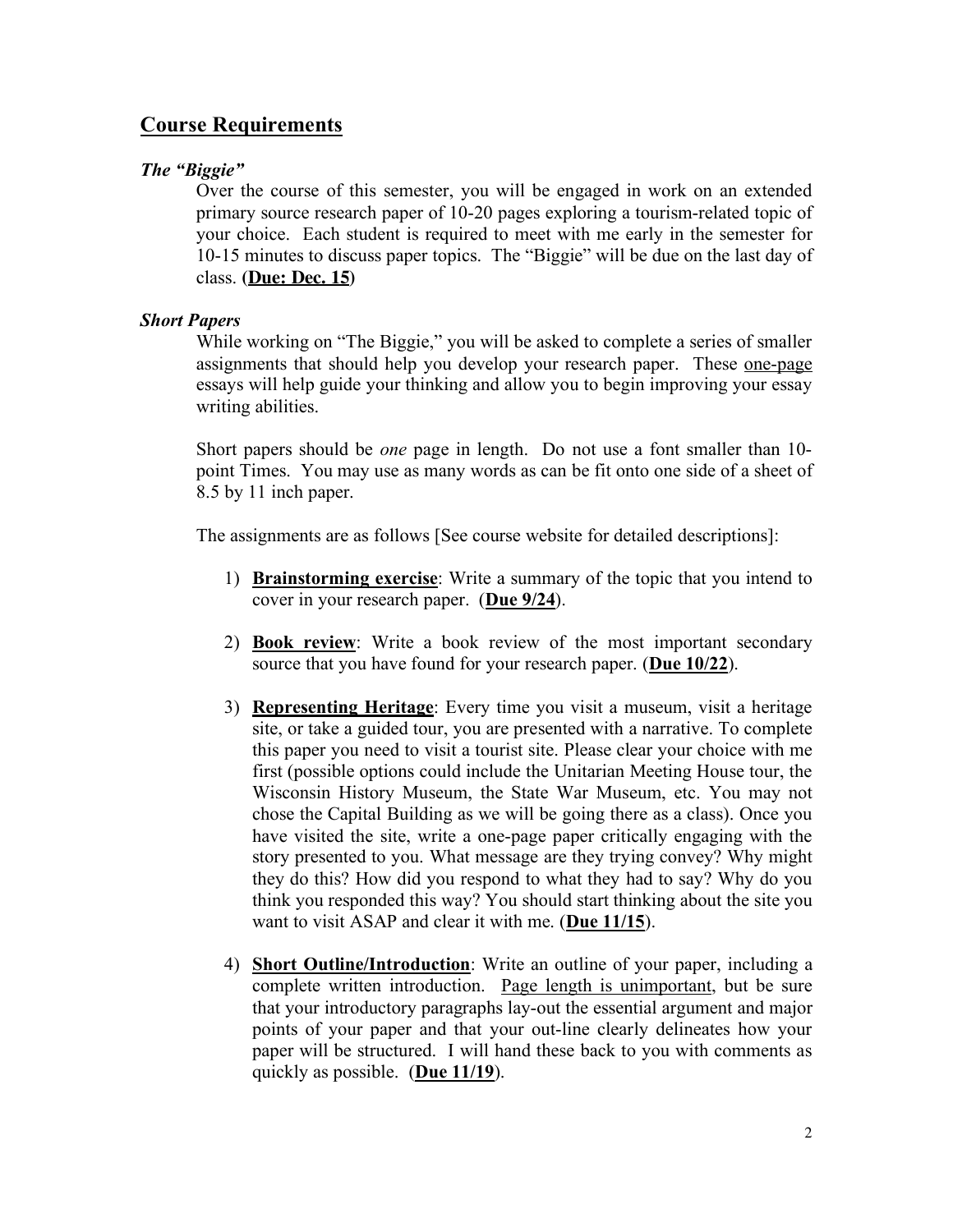# **Participation**

You will be expected to participate actively in class, both by being present and attentive in lecture and by taking part in group discussions. Discussions and lectures are complementary pieces of this course and participating in them will greatly help you with you papers.

### **Grades**

Your course grade will be based on the following: Term Paper  $-40\%$ Short essays  $-35%$ Participation and attendance (including group work)  $-25\%$ 

### **Readings**

Readings should be completed by the Monday of each week. All readings are available online.

## **Schedule**

# **Week 1: Introduction (Sept. 3)**

This week I will briefly outline why tourism is a growing area of scholarship, will outline the course trajectory and expectations, and we will begin getting to know one another.

## **Week 2: Tourism Before the Grand Tour (Sept. 8 - 10)**

This week we will briefly address the history of travel *before* the advent of the Grand Tour. We will also discuss the long-term significance of travel.

#### *Reading:*

Stuart B. Schwartz. "Introduction," in *Implicit Understandings: Observing, Reporting, and Reflecting on the Encounters between Europeans and Other Peoples in the Early Modern Era*, ed. Stuart B. Schwartz (Cambridge: Cambridge University Press, 1994), 1-22.

### **Week 3: The Grand Tour (Sept. 13 – 17)**

Most historians agree that the Grand Tour is the mother of modern tourism. This week we discuss the history of the Grand Tour and its role in shaping both national and class identities.

#### *Reading*:

Tobias Smollett. *Travels through France and Italy* (1766). Please download selections from the course Website. The complete text is available online from Project Guttenberg: http://onlinebooks.library.upenn.edu/webbin/gutbook/lookup?num=2311

# **Week 4: Inventing the Sublime and Beautiful: The Mountains (Sept. 20 – 24)**

Prior to the latter half of the eighteenth and the first part of the nineteenth centuries, rugged and wild areas such as the Scottish Highlands, the mountains of Europe, and the seaside were considered frightening and ugly. Between 1750 and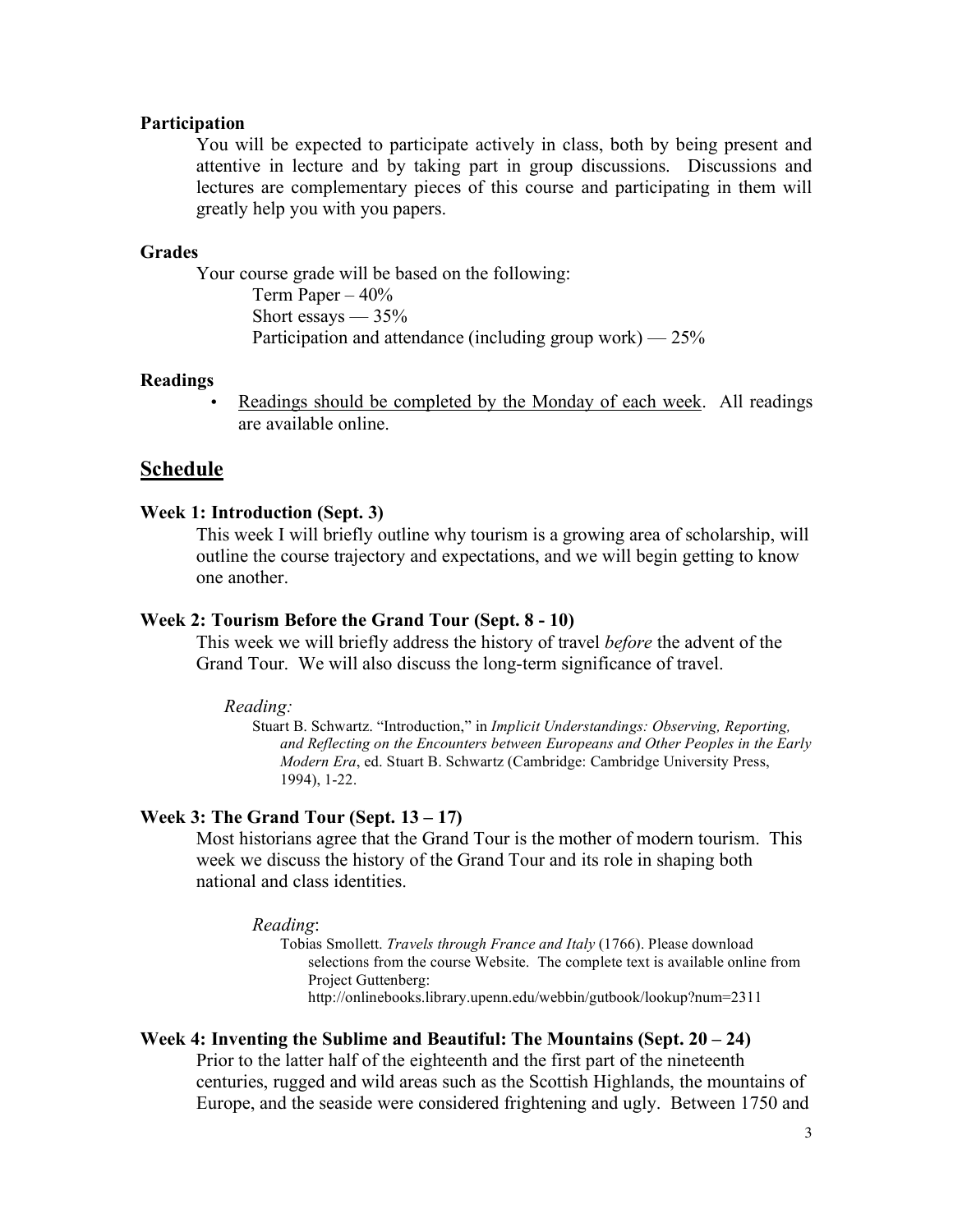1850, however, these areas were redefined as both healthful and beautiful. This week, we discuss these changes by looking particularly at the re-imagining of mountainous areas.

#### *Reading*:

Edmund Burke. *A Philosophical Inquiry into the Origin of Our Ideas Of the Sublime and Beautiful with Several Other Additions*. Available on Bartleby.com at: http://www.bartleby.com/24/2/. I have also posted this on the course website as a .PDF file.

### **First Paper Due 9/24**

# **Week 5: Railways, Thomas Cook and the Birth of Mass Travel (Sept. 27 – Oct. 1)** The formation of the Thomas Cook Travel Agency in the early 1840s ushered in modern mass tourism. This week we examine the growth of railways in Britain. Then we will look at how a Baptist missionary's effort to transport a large number of people to a temperance meeting in Loughborough sparked the creation of the world's largest travel agency and completely redefined the way people traveled by spawning a proliferation of "package tour" companies and by making travel possible for women who were previously considered unsuited to serious adventure.

#### *Reading*:

Jack Simmons. "Railways, Hotels, and Tourism in Great Britain, 1839-1914*,"* in *Journal of Contemporary History*, Vol. 19, No. 2 (Apr., 1984), 201-222. Ellen Furlough. "Making Mass Vacations: Tourism and Consumer Culture in France, 1930s to 1970s" in *Comparative Studies in Society and History*, Vol. 40, No. 2 (Apr., 1998), 247-286.

# **Week 6: Rising Tide: The Seaside Resort (Oct. 4 – 8)**

Once the seaside was transformed into a healthful space, it soon began to attract people interested in "taking the waters" for health reasons, and then those more excited by the amusements found at proliferating pleasure centers such as at Brighton and Blackpool. This week we examine the changing face of seaside resorts, bathing rituals, seaside amusements and social class, and the impact of seaside resorts on the face of modern travel.

#### *Reading*:

John K. Walton. "The Demand for Working-Class Seaside Holidays in Victorian England*,*" in *Economic History Review*, New Series, Vol. 34, No. 2 (May, 1981), 249-265.

Peter J. Hugill. "Social Conduct on the Golden Mile" in *Annals of the Association of American Geographers*, Vol. 65, No. 2 (Jun., 1975), 214-228.

# **Week 7: Trans-Atlantic Travel (Oct. 11 – 15)**

Efficient transportation is vital to the success of mass tourism, especially for long haul tourism. This week we will explore both the development of trans-Atlantic ocean liners and long-distance air travel.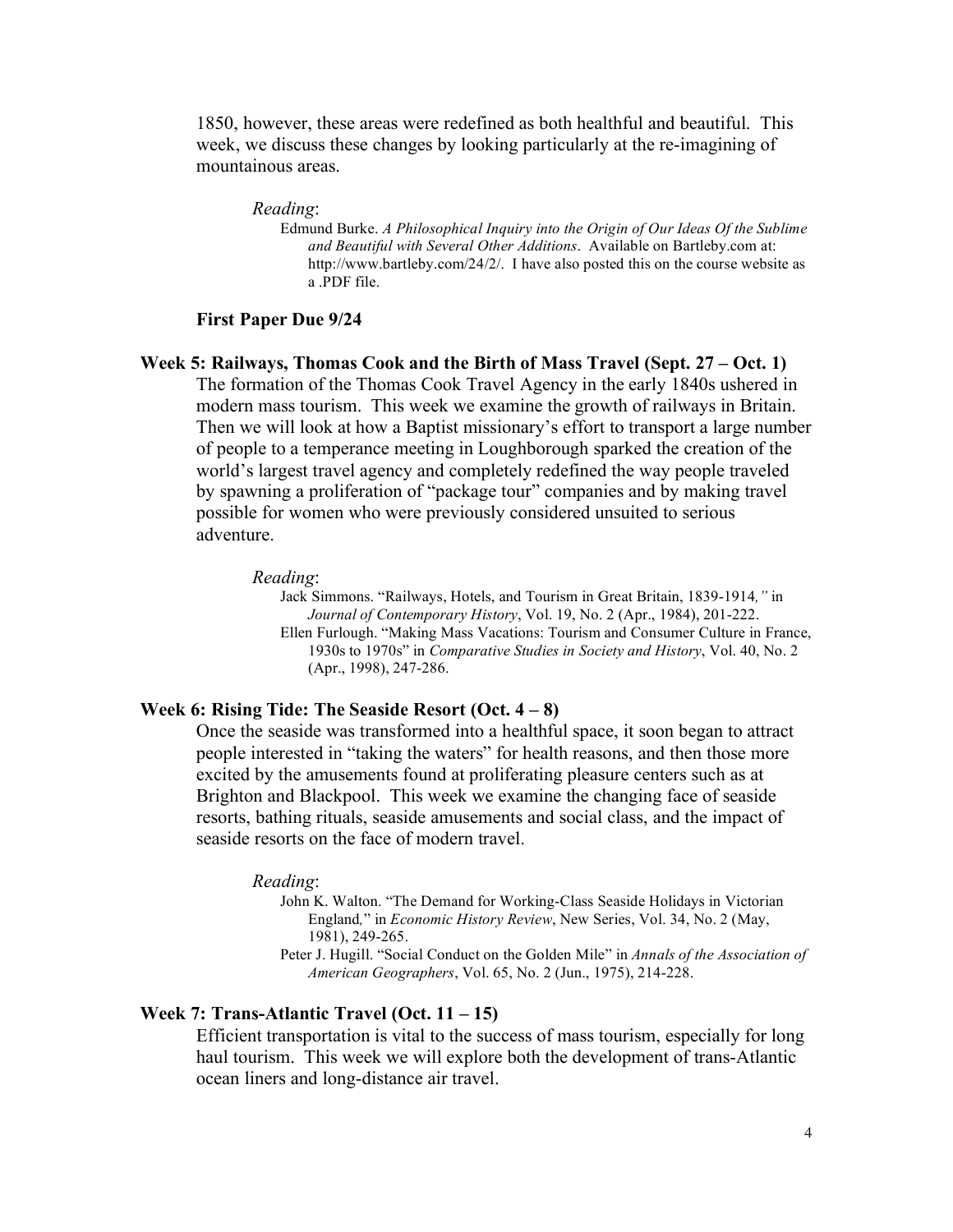*Reading*:

Joseph J. Corn. "Making Flying 'Thinkable': Women Pilots and the Selling of Aviation, 1927-40," in *American Quarterly*, Vol. 31, No. 4 (Autumn, 1979), 556-571.

### **Week 8: Cars, Tourism, and America (Oct. 18 – 22)**

The automobile has had a profound impact on the face of modern tourism, especially in America. This week we look at the role of the automobile in the development of American tourism and briefly compare the American experience with that of representative European examples.

#### *Reading*:

Margaret S. Shaffer. *See America First: Tourism and National Identity, 1880-1940* (Washington and London: Smithsonian Institution Press, 2001), 130-168. John R. Gold and Margaret M. Gold. *Imagining Scotland: Tradition, Representation and Promotion of Scottish Tourism since 1750* (Hampshire: Scholar Press, 1995), 116-139.

#### **Second Paper Due 10/22**

## **Week 9: Irish Tourism: A Case Study (Oct. 25 – 29)**

Tourism is one of the top three industries in Ireland. Every year more people visit the country than actually live there. Indeed, the very appearance of Irish townscapes is the result of tourist development. How did tourism become such an important part of Irish economic, social, and cultural life? This week we try to find an answer to this question.

#### *Reading*:

Eric Zuelow. *The Tourism Nexus: Irish Tourism since the Irish Civil War*, (Ph.D. Dissertation, University of Wisconsin—Madison, 2004), Section 1, "Negotiating Tourism," 33-172 [41-181 of the PDF which contains front-matter and an introduction that you are not required to read].

#### **Week 10: Kraft durch Freude / Guidebooks and Maps(Nov. 1 – 5)**

This week we will complete our series of tourism case studies by examining the Kraft durch Freude program during the Nazi period. Why was the Nazi leadership concerned with tourism? Our second lecture represents a transition to the second part of the course when we will address more theoretical issues. Virtually every tourist carries along a guidebook, but what is the history of these vital travel companions? This week we trace the history of guidebooks and examine the role they play in showing tourists 'what ought to be seen.'

#### *Reading*:

Dydia DeLyser. "'A Walk through Old Bodie": Presenting a Ghost Town in a Tourism Map" in Stephen P. Hanna and Vincent J. Del Casino, Jr. (eds.), *Mapping Tourism* (Minneapolis,: University of Minnesota Press, 2003), 79-107. Rudy Koshar. "'What Ought to be Seen': Tourists' Guidebooks and National Identities in Modern Germany and Europe" in *Journal of Contemporary History*, Vol. 33, No. 3 (Jul., 1998), 323-340.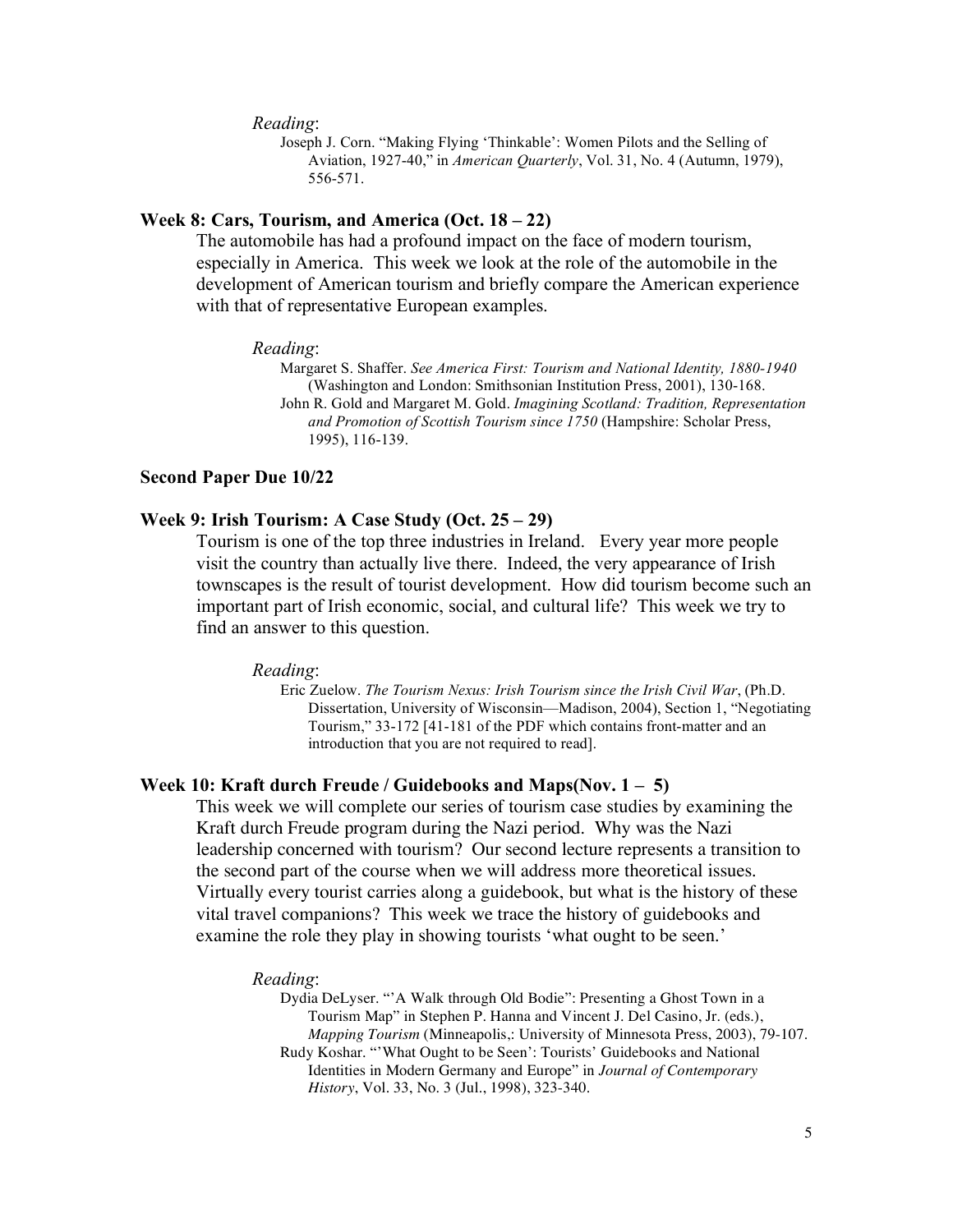**Week 11: Visual Culture and Tourism / Field Trip to Capital Building (Nov. 8 – 12)** This week we will do two things. First, I will lecture about the role of visual culture (postcards, photographs, etc.) in defining tourist destinations. Second, we will meet at the Capital building to take the building tour. We will pay particular attention to the narrative that is presented to us and will discuss our impressions as a group on Friday.

#### *Reading*:

- Alastair J. Durie. "Tourism and Commercial Photography in Victorian Scotland: The Rise and Fall of G.W. Wilson & Co., 1853-1908." *Northern Scotland* 12 (1992): 89-104.
- Luke Gibbons. *Transformations in Irish Culture* (Cork: Cork University Press, 1996), 36-43.

## **Week 12: Selling the Past: Heritage Tourism (Nov. 15 – 19)**

Heritage tourism is big business but it is also hugely controversial. During the 1980s, for example, one British commentator complained that heritage threatened Britain's future by locking the country irretrievably in the past. This week we trace the history of heritage tourism, consider the difference between history and heritage, and examine the role of tourism in shaping national memory.

#### *Reading*:

David Lowenthal. "Identity, Heritage and History," in *Commemorations: The Politics of National Identity*, (ed.) John R. Gillis (Princeton, NJ: Princeton University Press, 1994), 41-57.

James Clifford. "Four Northwest Coast Museums: Travel Reflections" in *Routes: Travel and Translation in the Late Twentieth Century* (Harvard University Press, 1997.

#### **Third Paper Due 11/15**

# **Week 13: Exploring the "Exotic" (Nov. 22; No class on Wed./Fri. – Thanksgiving)**

Very shortly after Thomas Cook launched his travel agency, European tourists began taking excursions to "exotic" locations such as the Middle East and Africa. Tourists hoped to see "barbarians" and to experience places and spaces unlike anything found at home. This week we explore this pursuit of the exotic in historical context, beginning with Thomas Cook's tours and concluding with the more recent development of eco-tourism.

#### *Reading*:

- Ken Teague. "Representations of Nepal" in Simone Abram, Jacqueline Waldren, and Donald V.L. Macleod (eds.), *Tourists and Tourism: Identifying with People and Places* (Oxford and New York: Berg, 1997), 173-195.
- Toby Alice Volkman. "Visions and Revisions: Toraja Culture and the Tourist Gaze" in *American Ethnologist*, Vol. 17, No. 1 (Feb., 1990), 91-110.

Michel Peillon. "Tourism—the Quest for Otherness," *Crane Bag* 8(2) (1984): 165-8.

### **Fourth Paper Due 11/19**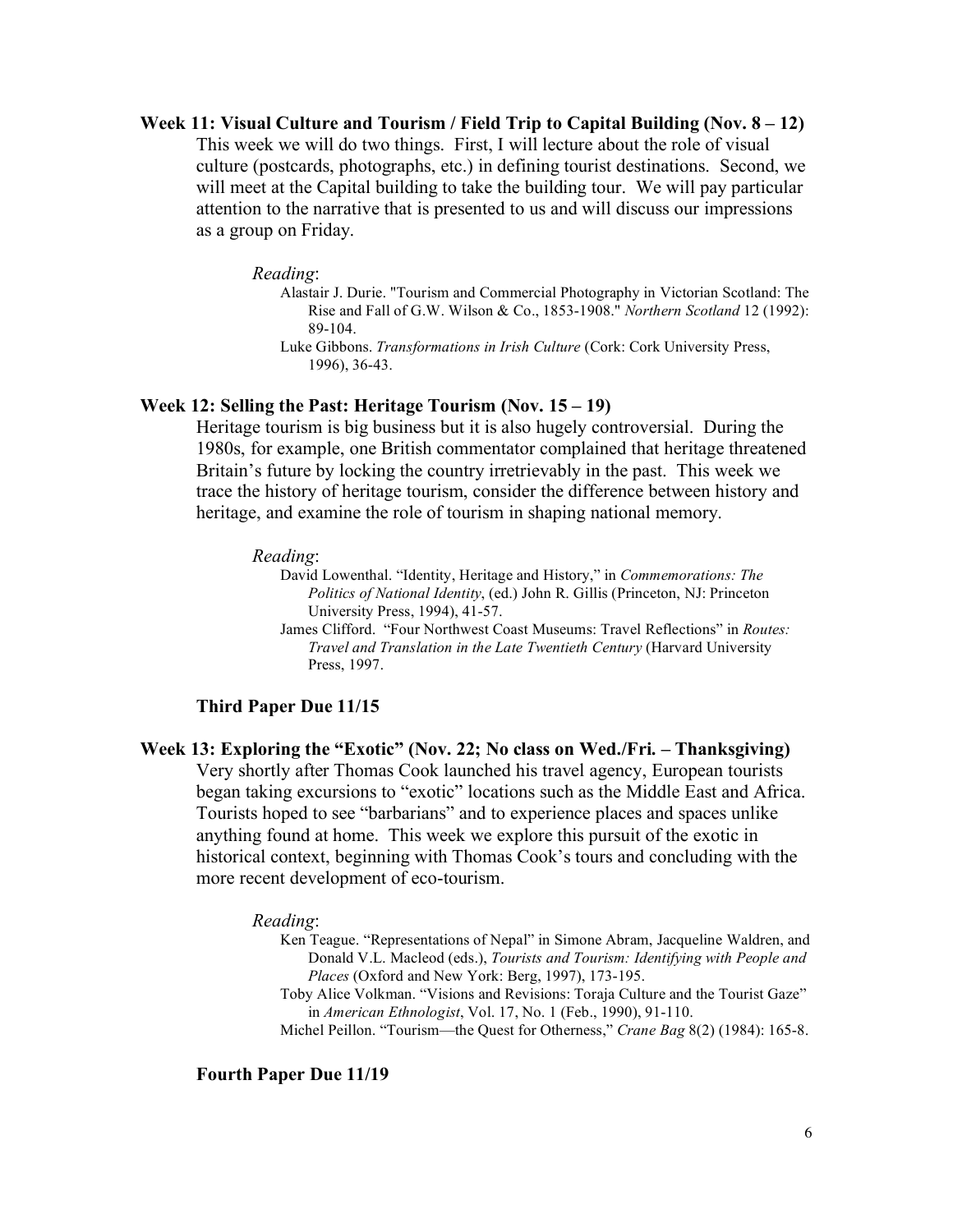## **Week 14: Holocaust Tourism (Nov. 29 – Dec. 3)**

The murder of millions of people by the Nazis during World War II has left a dark shadow over twentieth century history. Perhaps unsurprisingly, the places and spaces most intimately associated with mass death, the Nazi concentration camps, are now the site of a booming tourism business. This week we trace the history of Holocaust tourism, examine the national dimensions of Holocaust commemoration (including the design, construction, and controversy surrounding America's national Holocaust museum), and return to the issues addressed last week to ask probing questions about the "authenticity" of the experience sought by Holocaust tourists.

#### *Reading*:

Jack Kugelmass. "The Rites of the Tribe: American Jewish Tourism in Poland," in *Museums and Communities*, (ed.) Ivan Karp, Christine Mullen Kreamer, and Steven D. Lavine (Washington and London: Smithsonian Institution Press, 1992), 382-427.

Tim Cole. *Selling the Holocaust: From Auschwitz to Schindler, How History is Bought, Packaged, and Sold* (New York: Routledge, 1999), 97-120.

# **Week 15: Sex Tourism / The Impact of Tourism (Dec. 6 – 10)**

During the first week of this course we noted that cross-cultural encounters have been an important part of the human experience for many hundreds of years. What impact has tourism had on modern society? Does it adversely affect native cultures? How has the impact of travel changed with time? Do modern tourists exert a greater (more harmful?) pressure on society than was true before Thomas Cook? Similarly, sex has been an important part of tourism from the very beginning when Grand Tourists made their way to France and Italy to satiate their more primal instincts. What is the impact of sex tourism? Who, if anybody, is being exploited?

#### *Reading*:

Glenn Bowman. "Passion, Power and Politics in Palestinian Tourist Market" in Tom Selwyn (ed.), *The Tourist Image: Myths and Myth Making in Tourism* (New York and London: John Wiley and Sons, 1996), 83-103. Moya Kneafsey. "Tourism and Place Identity: A Case-Study in Rural Ireland," *Irish Geography* 31(2) (1998): 111-123.

### **Week 16: Post-Tourism and the** *Disneyfication* **of the World (Dec. 13 – 15)**

Many scholars claim that contemporary tourists take part in something called "post-tourism" in which the travelers "play tourist games," reveling in the act of touring rather than in the tourist site/sights themselves. This week we bring our study of tourism into the present, looking back over where we've been and asking where we're going.

#### *Reading*:

Malcolm Crick. "Representations of International Tourism in the Social Sciences: Sun, Sex, Sights, Savings, and Servility" in *Annual Review of Anthropology*, Vol. 18 (1989), 307-344.